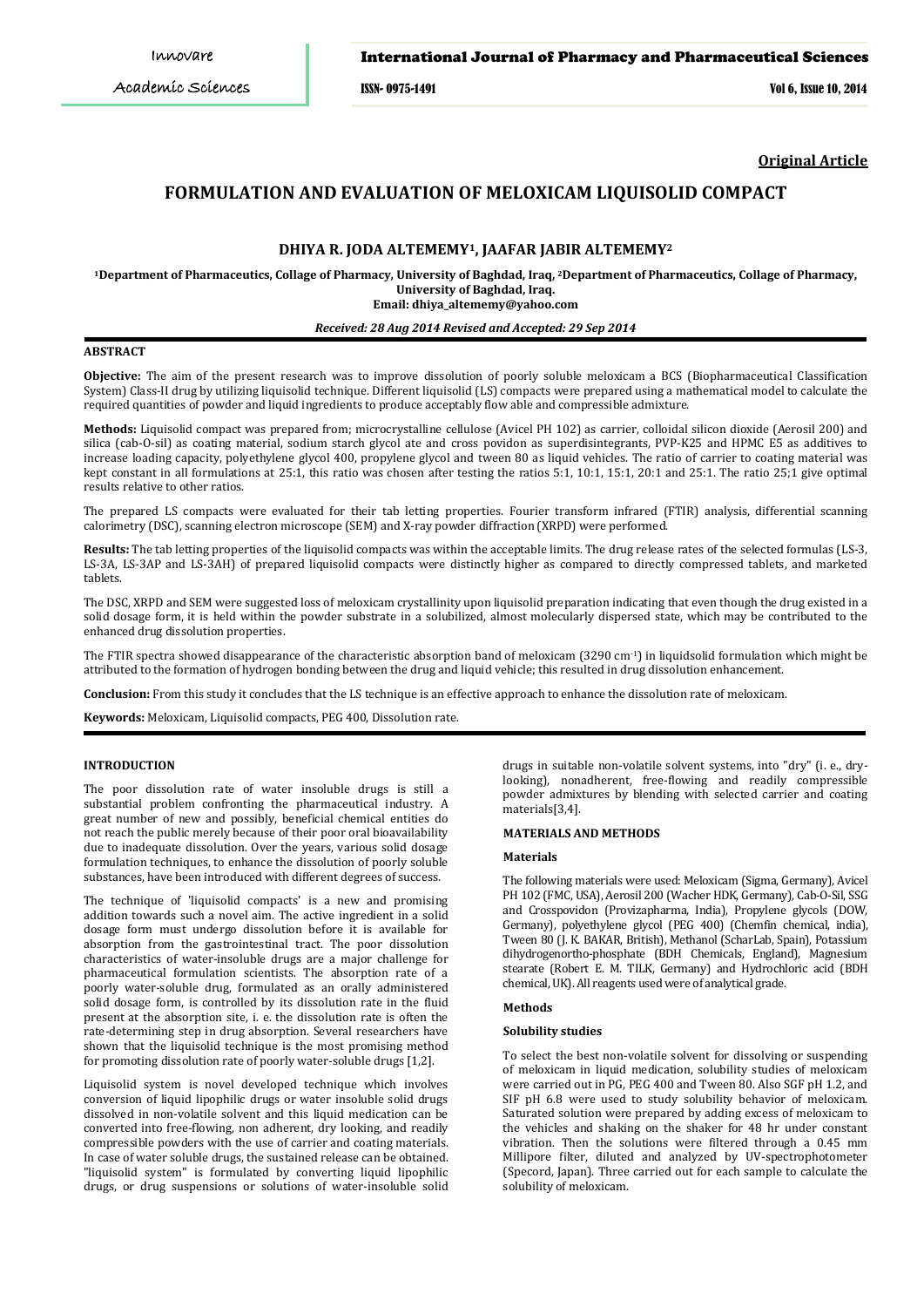## **Application of mathematical model for designing liquisolid system**

The flow ability and compressibility of liquisolid compacts are addressed simultaneously in the new formulation mathematical model of liquisolid systems, which was used to calculate the appropriate quantities of the carrier and coating materials required to produce acceptably flowing and compressible powders based on new fundamental powder properties called the flow able liquid retention potential (Φ -value) and compressible liquid retention potential (Ψ-number) of the constituent powders[5]. The flow able liquid retention potential of a powder is defined as the maximum amount of a given non-volatile liquid that can be retained inside its bulk (w/w) while maintaining acceptable flowability [6].

The compressible liquid retention potential (Ψ) of a powder is the maximum amount of liquid, the powder can retain inside its bulk (w/w) while maintaining acceptable compact ability, to produce compacts of suitable hardness and friability, with no liquid squeezing out phenomenon during the compression process. The Φ value of powders may be determined using a new procedure, the liquisolid flow ability (LSF) test. The Ψ number of powders may be determined using a new method termed the liquisolid compressibility (LSC) test which employs the 'pactisity theories' to evaluate the compaction properties of liquid/ powder admixtures[5]. According to the new theories, the carrier and coating powder materials can retain only certain amounts of liquid while maintaining acceptable flow and compression properties. Depending on the excipients ratio  $(R)$  or the carrier: coating ratio of the powder system used, Where,

# $R = 0/q(1)$

As R represents the ratio between the weights of carrier (Q) and coating (q) materials present in the formulation. An acceptably flowing and compressible liquisolid system can be prepared only if a maximum liquid on the carrier material is not exceeded; such a characteristic amount of liquid is termed the liquid load factor (Lf) and defined as the ratio of the weight of liquid medication (W) over the weight of the carrier powder  $(Q)$  in the system, which should be possessed by an acceptably flowing and compressible liquisolid system. i. e.

# $Lf = W/Q(2)$

The powder excipients ratios R and liquid load factors Lf of the formulations is related as follows:

### Ψ Lf =Φ+ Φ(1/R)(3)

In order to calculate the required ingredient quantities, the flow able liquid retention potentials (Φ-values) of powder excipients were utilized. So to calculate the required weights of the excipients used, first, from Eq. (3),  $\Phi$  and  $\Phi$  and are constants, therefore, according to the ratio of the carrier/ coat materials (R), Lf was calculated from the linear relationship of Lf versus 1/R. Next, according to the used liquid vehicle concentration, different weights of the liquid drug solution (W) will be used. So, by knowing both Lf and W, the appropriate quantities of carrier (Q) and coating (q) powder materials required to convert a given amount of liquid medication (W) into an acceptably flowing and compressible liquisolid system could be calculated from equations (1) and (2).

## **Preparation of directly compressible tablet (DCT) and liquisolid compact**

Directly compressible tablets (DCT) of meloxicam were prepared by direct compression using single tablet punch machine, each containing 15 mg meloxicam, 149 mg Avicel PH 102, 10 mg Aerosil 200, 5 % w/w sodium starch glycol ate as superdisintegrant, 20 mg PVP K25 and 1 % w/w magnesium stearate. Various LS compacts denoted (LS-1 to LS-3AH) containing 15 mg of meloxicam were prepared by dispersing in non-volatile vehicles (PG, PEG 400 and Tween 80).Then a bindery mixture of carrier of carrier (Avicel PH 102) and coating material (Aerosil 200 or Silica Cab-O-Sil) was prepared at a ratio of 25: 1 (trial and error methods were used, i*.* e. changing the carrier*:* coating material ratio (R) from 5, 10, 15, 20

and 25*,* until get good result (flow properties*)* is obtained. R 25 was used in all formulations since it gave the optimal flow property*.*

This binary mixture was added to the admixture of drug and vehicle. Finally 5 % SSG as disintegrant was added in above powder blend and mixed in all formulas except formula LS-3B which used crosspovidon. The final powder blend was subjected to compression.

## **Precompression studies of the prepared liquisolid powder system**

## **Differential scanning calorimetry (DSC)[7]**

DSC was performed in order to assess the thermo tropic properties and thermal behavior of pure meloxicam, Avicel PH 102, DCT and the liquisolid compact. DSC measurement performed on DSC 60 Shimadzu, Japan. Thermal behavior of the samples was investigated under a scanning rate of 10°C/min, covering a temperature range of 30 to 300°C under inert atmosphere flushed with nitrogen.

## **Fourier transform infrared spectroscopy (FTIR)[7]**

Compatibility studies of pure drug and excipients were carried out using Fourier transformed infrared spectrophotometer (Shimadzu, Japan) in the range of 400-4000/cm by KBr disc method. A base-line correction was made using dried potassium bromide and then the spectrum of the pure meloxicam, DCT and liquisolid system were obtained.

# **X-ray diffractometery (XRD)**

For characterization of the crystalline state, the X-ray diffraction (XRD) patterns are determined for drug meloxicam, excipient and for the prepared liquisolid system [8].

The results were recorded over a range of 0-50° (2θ) using the Cutarget X-ray tube and Xe-filled detector. The operating conditions were: voltage 40 kV, current 30 mA, scanning speed 1/min [9], using Philips Analytical (PW3710).

# **Scanning electron microscopy (SEM)**

SEM is utilized to assess the morphological characteristics of the raw materials and the drug-carrier systems. The samples were fixed on aluminum stubs with double-sided tape, gold-coated sputter and examined in the microscope using an accelerating voltage of 15 kV at a working distance of 8 mm [10].

The photomicrographs of pure meloxicam and liquisolid system were performed using VEGA easy probe (Germany) scanning electron microscopy.

### **Flow properties of liquisolid system**

The flow ability of powder is of critical importance in the production of pharmaceutical dosage forms in order to get a uniform feed as well as reproducible filling of tablet dies otherwise high dose weight variations will occur.

#### **Evaluation of Meloxicam Liquisolid Tablets**

## **Friability and hardness tests**

The friability test was done using Erweka friabilitor for 4 minutes at 25 rpm using 20 liquisolid tablets for each formula, weighing them all together (W initial) then placing all of them inside the friabilitor. After their revolution, they were clean from dust and weighed again (W final). The friability was calculated as the percentage according to equation (10)[11].

%Friability = (W initial- W final) / W initial x  $100\%$ . (10)

The hardness of 3 tablets from each of the prepared formulas was measured individually. An anvil driven by electric motor presses the tablet at a horizontal position and constant load until the tablet breaks [12]. The hardness was measured in terms of kg using hardness tester TBH 100 (Erweka, Germany).

### **Content uniformity**

Drug content was assessed for five randomly selected tablets. The tablets were crushed and total content of the five tablets was mixed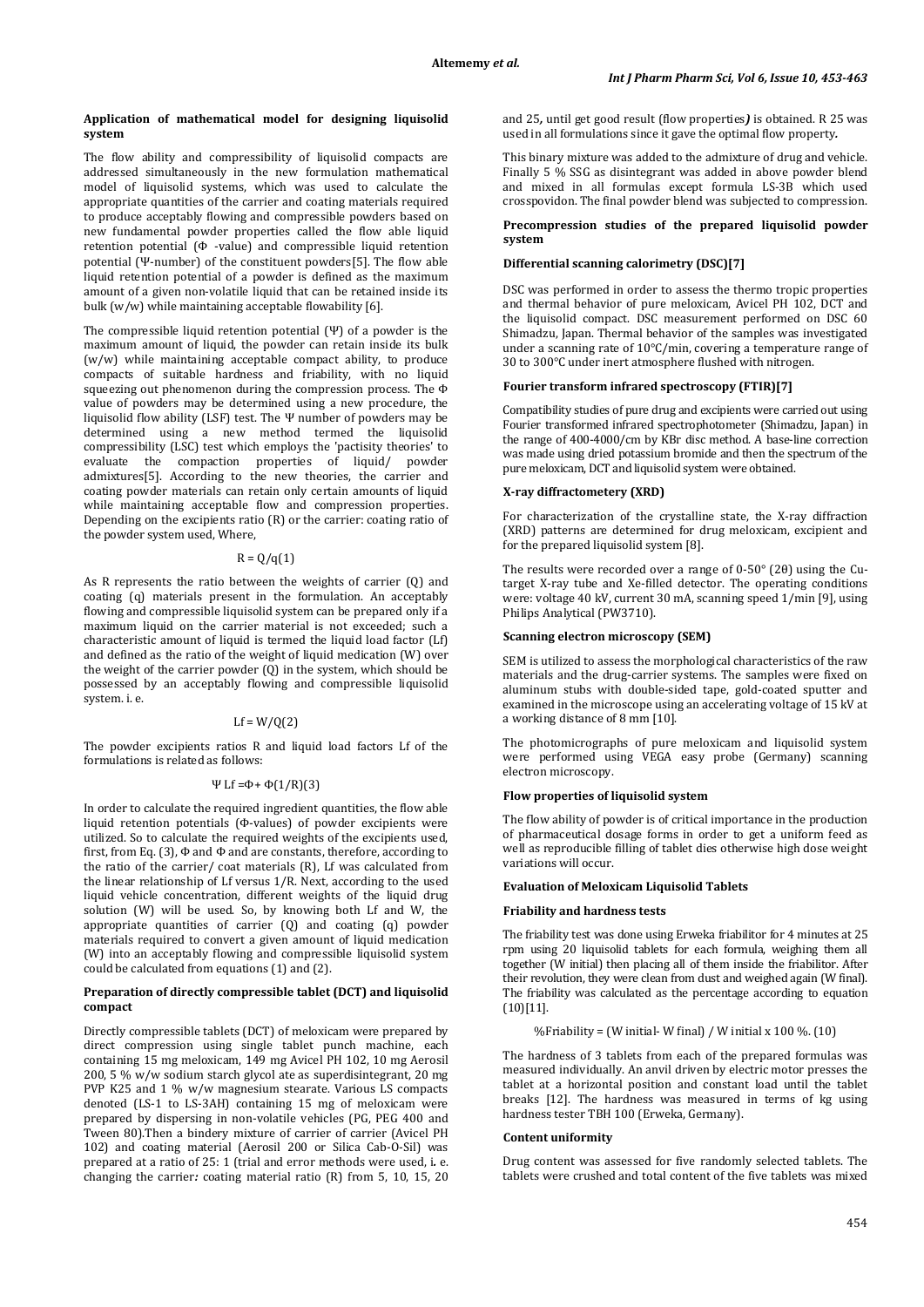thoroughly. powder containing 15 mg of meloxicam was dissolved in 10 mL of methanol and volume was adjusted to 100 mL with pH 6.8 buffer. The solution was then filtered, and from this solution 1 mL was taken and phosphate buffer (pH 6.8) was added to complete the volume to 100 mL in standard volumetric flask. The amount of drug present in each tablet was determined spectrophotometrically at 360 nm using UV- spectrophotometer. The same procedure was followed for all the prepared formulas[13].

# **Disintegration test**

The disintegration test was performed at 37±0.5 °C in 0.1N HC1(pH 1.2) for three tablets from each formula and three capsules from encapsulated formulas (LS3-A, LS-3AP and LS-3AH) using the USP tablet disintegration apparatus (Disintegration tester ZT 322, Erweka, Germany). The tablets were considered completely disintegrated as no residue remains on the screen. Generally, ideal tablet hardness should be produced without applying excessive compression force where rapid tablet disintegration and drug dissolution are maintained at the same time[9].

## *In-vitro* **dissolution studies of liquisolid tablets**

The dissolution study was carried out using USP apparatus 1 paddle for the tablets and apparatus 11 basket for the capsules. The dissolution test was used to compare between liquisolid tablets, DCT, and marketed meloxicam tablet (mobic). And then compare the selected liquisolid formula with the same formula but in encapsulation form.

The dissolution media were either 900 mL of SGF 0.1 N HCl pH 1.2 and SIF phosphate buffer pH 6.8, at  $37 \pm 0.5$ °C, Meloxicam tablet and capsule were kept in the paddle and basket dissolution apparatus respectively, at 50 rpm. Sample of 5 mL were withdrawn at specific time intervals (5, 10, 20, 30, 45, 60 min) and filtered through a 0.45 µm filter then analyzed spectrophotometrically at 344 nm and 360 nm for HCl pH 1.2 and phosphate buffer 6.8, respectively (using Copley dissolution 8000 tester, Copley scientific, UK). The samples withdrawn were replaced by fresh buffer solution to maintain constant volume. Each preparation was tested in triplicate and the mean value were calculated [14].

### **Statistical Analysis**

The results of the experiments are given as a mean of triplicate samples ± standard deviation and were analyzed according to the one-way analysis of variance (ANOVA) at the level of (P < 0.05).

# **RESULTS AND DISCUSSION**

# **Solubility studies**

The solubility of MLX in different solvents is listed in table (1). As shown in the table, its solubility is very poor in 0.1 N HCl (pH 1.2) 0.1939 mg/ ml. phosphate buffer solution, pH 6.8, enhanced the solubility of MLX to the level of 0.5790 mg/ ml, due to partial ionization of the drug at this pH. In propylene glycol (PG), the solubility of MLX was found to be 0.3489 mg/ ml, which is slightly greater than that of HCl. This slight increase is probably through hydrogen bonding. Meloxicam solubility in PEG was 40 fold higher than HCl 7.0014. PEG, with a large nonpolar part and several hydroxyl groups is responsible for the enhanced solubility. Thus, among the solvents tested, PEG 400 could be a better choice as asolvent[15]. Tween 80 also enhanced the solubility of meloxicam 0.3907, indicating the micellar solubilization in concentration higher than its cmc. This suggested the nonpolar nature of MLX and its presence in the hydrophobic interior of the micelle [16].

The table also shows that an increase in pH resulted in an increase in the solubility of MLX; this is because MLX is acidic[17].

| Table 1: Solubility of MLX in various solvents |  |  |
|------------------------------------------------|--|--|
|------------------------------------------------|--|--|

| Solvent/vehicle | Solubility $(\%w/w)$ |  |
|-----------------|----------------------|--|
| SGF (pH 1.2)    | 0.1939               |  |
| SIF (pH 6.8)    | 0.5790               |  |
| PG              | 0.3489               |  |
| PEG 400         | 7.0014               |  |
| Tween 80        | 0.3907               |  |

### **Application of Mathematical Model for Designing the Liquisolid Systems**

Meloxicam has poor aqueous solubility and wet ability, and exhibits poor dissolution in aqueous fluids especially in acidic medium. Such property poses difficulties not only in the design of pharmaceutical formulations but also results in biovariability. It is an ideal candidate for testing the potential of rapid-release liquisolid compact [18]. In order to calculate the required ingredient quantities, the flowable liquid retention potentials (Ф-values) of powder excipients were utilized. In PEG 400, the Ф-values of Avicel PH 102 and Aerosil 200 *(*or silica) were found to be 0.005 and 3.26 respectively[4]. On the other hand, in PG, the Ф-values of Avicel PH 102 and Aerosil 200 (or silica) were found to be 0.16 and 3.31 respectively[19].

While, In Tween 80, the Ф-value of Avicel PH 102 was found to be 0.16, while for Aerosil 200 the Ф-value used was equal to 3.33[20].

Mathematical model equations for Avicel PH 102 and Aerosil 200 (or silica) in PEG, PG and Tween 80 express according to values of Ф as given by spire as et al[4, 5]as follow:

Lf =0.005+ 3.26 (1/25) for PEG 400 Lf =0.16 +3.31 (1/25) for PG Lf =0.16 + 3.33 (1/25) for Tween 80

For R-value used 25, the corresponding Lf value can be calculated. As soon as the optimum liquid load factor of a given excipients ratio is established for each formula and W is calculated according to MLX concentration in liquid vehicle, the appropriate quantities of Avicel PH 102 (Qo) and Aerosil 200 (qo) required to convert a given amount of liquid medication (W) into an acceptably flowing and compressible liquisolid system, were calculated using Eqs. (1) and (2). The amount of superdisintegrant is equal to 5% of the tablet weight. Table 2 and 3 represents the exact qualitative and quantitative composition for each formula.

| Liquisolid<br>system<br>code | Liquid<br>vehicle<br>used | Drug conce.<br>In liquid<br>medication<br>(% w/w) | <b>Carrier:</b><br>coating<br>ratio $(R)$ | Liquid<br>load<br>factor<br>(Lf) | Liquid<br>vehicle<br>(mg) | Active<br>ingredient<br>meloxicam<br>(mg) | Carrier<br>(Q) Avicel<br>PH<br>102(mg) | Coating<br>(q)Aerosil<br>$200$ (mg) | Disintegrant<br>$SSG$ (mg) 5<br>$\%$ w/w | Unit<br>dose<br>(mg) |
|------------------------------|---------------------------|---------------------------------------------------|-------------------------------------------|----------------------------------|---------------------------|-------------------------------------------|----------------------------------------|-------------------------------------|------------------------------------------|----------------------|
| $LS-1$                       | PEG                       | 15                                                | 25                                        | 0.135                            | 85                        | 15                                        | 740.7                                  | 29.6                                | 43.5                                     | 913.8                |
| $LS-2$                       | PEG                       | 22.5                                              | 25                                        | 0.135                            | 51.6                      | 15                                        | 493.3                                  | 19.7                                | 28.9                                     | 608.5                |
| $LS-3$                       | PEG                       | 30                                                | 25                                        | 0.135                            | 35                        | 15                                        | 370.3                                  | 14.8                                | 21.7                                     | 456.8                |
| $LS-4$                       | PG                        | 15                                                | 25                                        | 0.292                            | 85                        | 15                                        | 342.4                                  | 13.6                                | 22.8                                     | 478.8                |
| $LS-5$                       | PG                        | 22.5                                              | 25                                        | 0.292                            | 51.6                      | 15                                        | 228                                    | 9.1                                 | 15.1                                     | 318.8                |
| $LS-6$                       | PG                        | 30                                                | 25                                        | 0.292                            | 35                        | 15                                        | 171.2                                  | 6.8                                 | 11.4                                     | 239.4                |
| $LS-7$                       | <b>TW 80</b>              | 15                                                | 25                                        | 0.293                            | 85                        | 15                                        | 341.2                                  | 13.6                                | 22.7                                     | 477.5                |
| $LS-8$                       | <b>TW80</b>               | 22.5                                              | 25                                        | 0.293                            | 51.6                      | 15                                        | 227.3                                  | 9.09                                | 15.1                                     | 318.1                |
| $LS-9$                       | <b>TW 80</b>              | 30                                                | 25                                        | 0.293                            | 35                        | 15                                        | 170.6                                  | 6.82                                | 11.3                                     | 238.7                |

**Table 3: Composion of meloxicam liquisolid formulas prepared by using PEG 400 as liquid vehicle**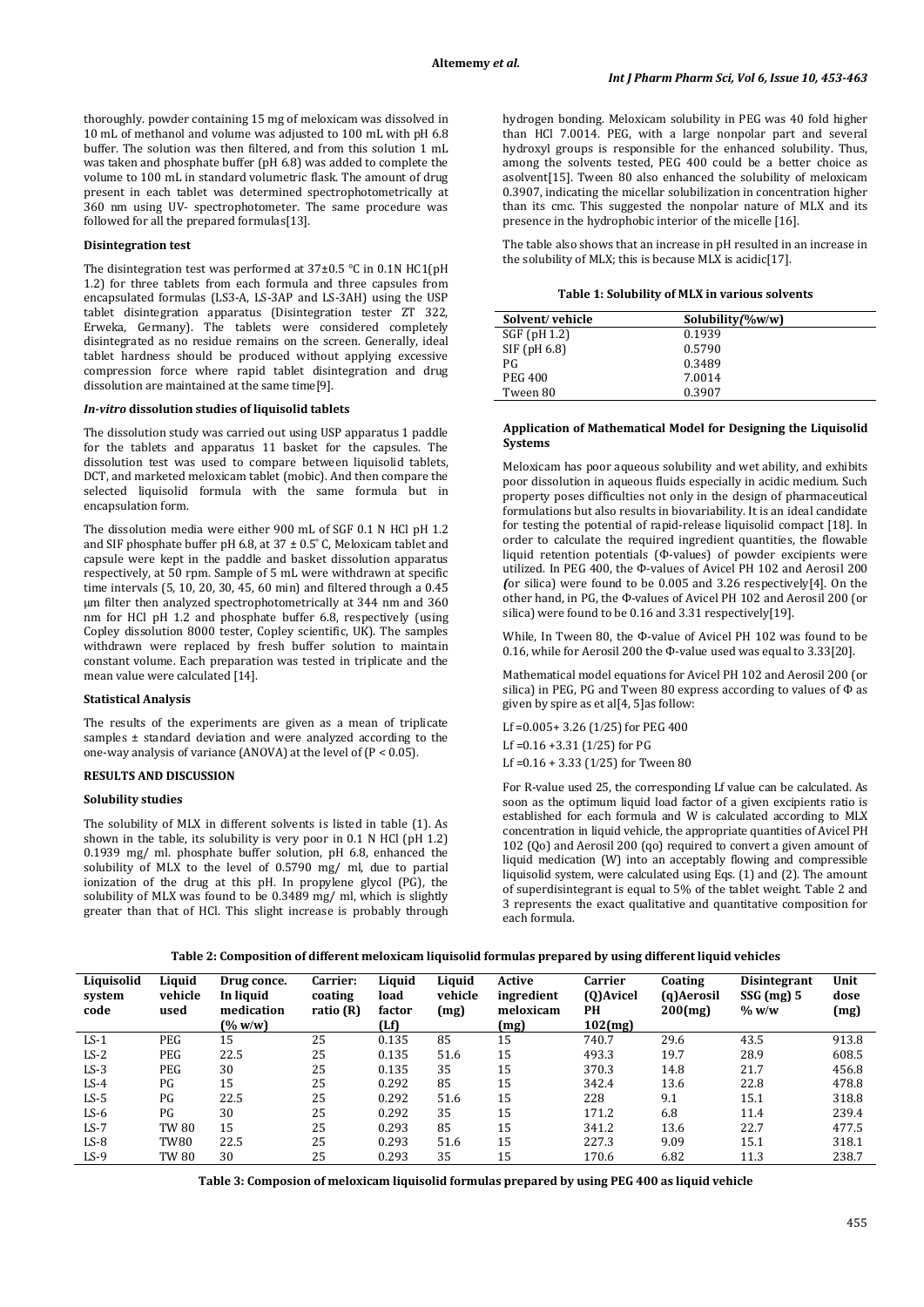| Liquisolid<br>system<br>code | Liauid<br>vehicle<br>used | Drug<br>conce, in<br>liquid<br>medication<br>(% w/w) | <b>Carrier:</b><br>coating<br>ratio<br>(R) | Liauid<br>load<br>factor<br>(Lf) | Liquid<br>vehicle<br><b>PEG</b><br>400<br>(mg) | Active<br>ingredient<br>meloxicam<br>(mg) | Carrier<br>0 Avicel<br><b>PH</b><br>$102$ (mg) | Coating<br>a silica<br>(cab-o-<br>sil) mg | <b>Disintegrant</b><br>$5\%$ w/w mg | <b>Additives</b><br>10 %<br>(45.6)<br>mg | Unit<br>dose<br>(mg) |
|------------------------------|---------------------------|------------------------------------------------------|--------------------------------------------|----------------------------------|------------------------------------------------|-------------------------------------------|------------------------------------------------|-------------------------------------------|-------------------------------------|------------------------------------------|----------------------|
| $LS-1A$                      | PEG                       | 15                                                   | 25                                         | 0.135                            | 85                                             | 15                                        | 740.7                                          | 29.6                                      | SSG                                 |                                          | 913.8                |
| $LS-2A$                      | PEG                       | 22.5                                                 | 25                                         | 0.135                            | 51.6                                           | 15                                        | 493.3                                          | 19.7                                      | SSG                                 |                                          | 608.5                |
| $LS-3A$                      | PEG                       | 30                                                   | 25                                         | 0.135                            | 35                                             | 15                                        | 370.3                                          | 14.8                                      | SSG                                 |                                          | 456.8                |
| $LS-3B$                      | PEG                       | 30                                                   | 25                                         | 0.135                            | 35                                             | 15                                        | 370.3                                          | 14.8                                      | Crosspovidon                        |                                          | 456.8                |
| $LS-3AP$                     | PEG                       | 30                                                   | 25                                         | 0.135                            | 35                                             | 15                                        | 370.3                                          | 14.8                                      | SSG                                 | <b>PVP-K25</b>                           | 502.4                |
| LS-3AH                       | PEG                       | 30                                                   | 25                                         | 0.135                            | 35                                             | 15                                        | 370.3                                          | 14.8                                      | SSG                                 | HPMC <sub>E5</sub>                       | 502.4                |

### **Precompression Studies of the prepared liquisolid powder systems**

As the angle of repose (θ) is characteristic of the internal friction or cohesion of the particles, according to USP values, the value of the angle of repose will be high if the powder is cohesive and low if the powder is non-cohesive [21].

From the result show in table (4), conclude that, the increase in concentration of drug in vehicle (LS -1, LS-2 and LS-3 in PEG 400) and (LS-4, LS-5 and LS-6 in PG) cause reduction in the angle of repose and increase in flow ability of formula. Whereas, decrease in concentration of liquid vehicle used lead to increase in flow ability and decrease in angle of repose.

While, in (LS-7, LS-8 and LS-9 in Tween 80) show poor flow ability and in all concentration, may attributed to that tween 80 is poor liquid vehicle for meloxicam liquisolid system due to solubility of drug in that vehicle.

So, any formula which have poor flow were cancelled and not followed for further evaluation such as LS-4, LS-7, LS-8 and LS-9.

The formulas LS-1A, LS-2A and LS-3A show better flow ability than corresponding formulas LS-1, LS-2 and LS-3, this attributed to that silica (cab-O- sil) have good result in coating properties which lead to increase the flowbility and decrease the angle of repose, in spite of have similar surface area as Aerosil 200.

The formula LS-3B show increase in the angle of repose slightly than corresponding formula LS-3, due to nature of crosspovidon used which have low flow ability than sodium starch glyconate.

Both formula LS-3AP and LS-3AH show increase the flowbility and decrease the angle of repose corresponding to the formula LS-3A, this may be due to the usage of the PVP- K25 and HPMC E 5 to produce the micro system.

Also, these additives cause increase in the loading capacity of the carrier to liquid medication resulting in free flowble formula better than corresponding one. The formula of DCT give good flow ability.

The Carr's compressibility index and Hausner's ratio are measurements to find out tendency of powders to be compresse [22].

Formulas LS-1, LS-2, LS-3, LS-5, LS-6, LS-1A, LS-2A, LS-3A, LS-3B, LS-3AP, LS-3AH and DCT exhibited good flow, while the flow of the remaining liquisolid formulas were fair as show in table 4.

As presented in table (4), the formulas of the higher drug concentration in liquid vehicle showed lower Carr's index and Hausner's ratio (better flow ability) than the formulas of lower concentration.

Also the formulas LS-3AP and LS-3AH have lowest angle of repose, Carr's index and Hausner's ratio due to effect of additive (PVP and HPMC) which leade to increase the loading capacity of drug and give good flow ability.

Beside, the formulas of PEG as liquid vehicle better than PG, and these two are better than tween 80 as liquid vehicle, indicated that PEG is better solvent to MLX liquisolid system. The DSC showed the thermal behaviors of the pure components together with the thermal behavior of the final liquisolid system [23].

Figure (1) showed the thermal behaviors of the pure meloxicam. The MLX peak is clear, demonstrating a sharp characteristic endothermic

peak at 260 °C corresponding to its melting temperature. Such a sharp endothermic peak shows that the MLX used was in a pure crystalline state[24].

The thermo grams of Avicel PH 102 (figure 2) displayed a broad endothermic peak at 48.12°C, which might correspond to volatilization of the adsorbed water followed by melting decomposition with charring of the crystalline cellulose type material [23].

The thermo gram of DCT (figure 3) exhibited endothermic peak at 250°C, which is the peak of the drug, indicated that there is no interaction between the drug and excipients used in the formulation and the drug still in the crystalline form[22].

On the other hand, the liquisolid system (figure 4) showed that the characteristic peaks of MLX disappeared, this agrees with the formation of a solid solution in the liquisolid powdered system, i. e., the drug was molecularly dispersed within the liquid vehicle[25].

This disappearance of drug peaks upon formulation into a liquisolid system was in agreement with McCauley and Brittain[26 ]who declared that the suppression of all drug thermal features undoubtedly indicates the formation of an amorphous solid solution. In addition, Mura et al [27] found out that the disappearance of the drug melting peak indicates that drug amorphization had taken place.

The spectrum of pure MLX was represented in figure 15 and showed the characteristic peaks of the drug at[28]: N-H stretching: 3290.33 cm<sup>-1</sup>, C-H stretching: 2966.62 cm<sup>-1</sup>, S=O stretching: 1043.42 cm<sup>-1</sup>, C=O stretching: 1618.17 cm*<sup>P</sup>* -1

Figure 6showes the FTIR spectrum of physical mixture (DCT) values as follows: N-H stretching: 3294 cm<sup>-1</sup>, C-H stretching: 2976 cm<sup>-1</sup>, S=O stretching: 1098 cm*<sup>P</sup>* -1*P*, C=O stretching: 1670 cm*<sup>P</sup>* -1

There is no different between figure 5 and 6 in pure drug and DCT of the characteristic peaks of FTIR. Indicating that there was no interaction between drug-excipients used in the study and no hydrogen bond formation in DCT.

It is observed that the peaks of major function groups of MLX, which are present in spectrum of pure drug, were present in MLX liquisolid formula (figure 7) but the broadness of the characteristic peak of MLX with shifting to lower frequency might be due to formation of hydrogen bonding between the carboxylic group of MLX and the hydroxyl group of the PEG in liquisolid formula, this resulted in drug dissolution enhancement [29].

The crystallinities of pure MLX, excipients and liquisolid system were evaluated by XRD measurement. It has been seen that polymorphic changes of the drug are important factors, which may affect the drug dissolution rate and bioavailability[9]. The XRD results were in good agreement with the thermal analysis data. The X- ray diffract gram of pure MLX (figure 15) exhibited several sharp peaks at different angle (20) 13.00, 15.00, 18.50, 19.00, 20.50 and  $26.0\theta$  suggested that the drug existed as crystalline material [30]. The liquisolid powder X-ray diffraction pattern in figure 10 showed only one sharp diffraction peak at  $\theta$ 2 angle of 22.5 belonging to Avicel PH 102 (figure 9), indicating that only Avicel PH 102 maintained its crystalline state[10]. Such absence of MLX specific peaks in the liquisolid X-ray diffract grams indicates that MLX has almost entirely converted from crystalline to amorphous or solubilized form, such lack of crystallinity in the liquisolid system was understood to be as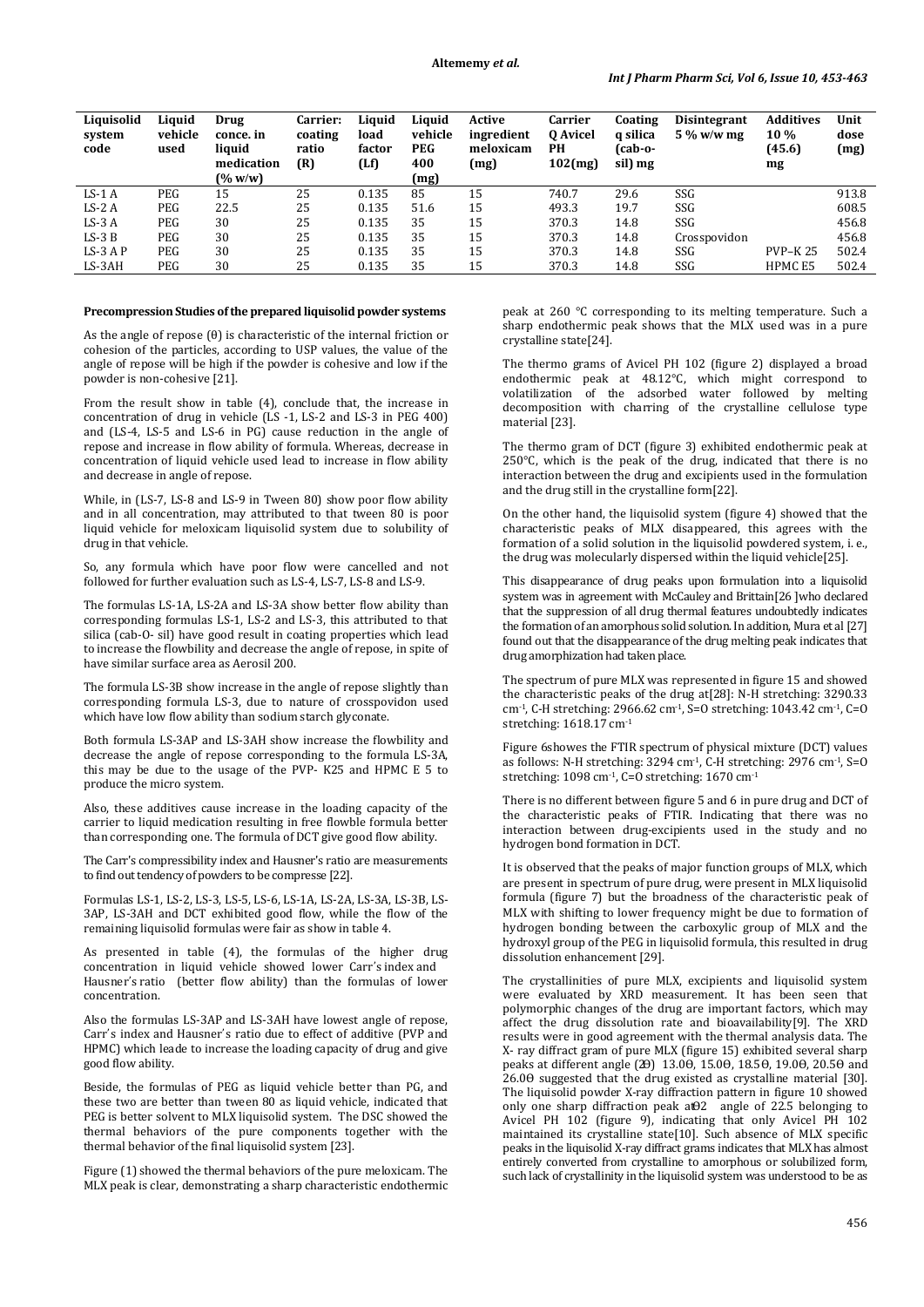a result of drug solubilization in the liquid vehicle (PEG 400) i. e., the drug has formed a solid solution was absorbed into and adsorption onto the carrier Avicel PH 102. This X-ray data supported that the MLX formed a solid solution with in the carrier matrix. The amorphization or solubilization of drug in the liquisolid system may cause the marked improvement in the solubility and therefore the dissolution rate of the drug [31]. Morphological characteristics of drug and powder mass of liquisolid system were analyzed using SEM [30].

Figure 11 illustrated the photomicrograph of the pure drug (MLX). It showed the drug had crystalline nature as was proved previously by the DSC and XRD.

The photomicrograph of the liquisolid system showed the complete disappearance of MLX crystals (figure 12). Thereby supporting the transformation of drug from the crystalline to the amorphous state, this fact indicates that even though the drug is in solid dosage form, it is held within the powder substrate in solution or in solubilized, almost molecularly dispersed state which contributes to enhance drug dissolution property [32].

| LS system code | Angle of repose $\theta \pm S$ . D.* | Compressibility% $\pm$ S.D.* | Hausner's ratio±S. D.* |
|----------------|--------------------------------------|------------------------------|------------------------|
| $LS-1$         | $33.6 \pm 0.528$                     | $11.62 \pm 0.396$            | $1.131 \pm 0.012$      |
| $LS - 2$       | $33 \pm 0.337$                       | $13.6 \pm 0.452$             | $1.156 \pm 0.01$       |
| $LS-3$         | $29 \pm 0.5323$                      | $11.89 \pm 0.384$            | $1.136 \pm 0.012$      |
| $LS-4$         | $39.2 \pm 0.649$                     | $16.3 \pm 0.473$             | $1.2 \pm 0.011$        |
| $LS - 5$       | $34.5 \pm 0.584$                     | 14.68±0.447                  | $1.172 \pm 0.011$      |
| $LS - 6$       | $31.14 \pm 0.482$                    | 12.24±0.357                  | $1.14 \pm 0.011$       |
| $LS - 7$       | Not flow                             | $24.02 \pm 0.302$            | $1.302 \pm 0.01$       |
| $LS - 8$       | $47 \pm 0.334$                       | $24.53 \pm 0.233$            | $1.32 \pm 0.01$        |
| $LS-9$         | $45 \pm 0.412$                       | $23.22 \pm 0.3$              | $1.28 \pm 0.01$        |
| $LS-1A$        | $32.8 \pm 0.263$                     | $14.64 \pm 0.495$            | $1.167 \pm 0.01$       |
| $LS - 2A$      | $30.7 \pm 0.873$                     | $12.61 \pm 0.411$            | $1.146 \pm 0.01$       |
| $LS - 3A$      | $26.5 \pm 0.742$                     | $14.65 \pm 0.299$            | $1.172 \pm 0.02$       |
| $LS-3B$        | $30.73 \pm 0.732$                    | $14.53 \pm 0.412$            | $1.14 \pm 0.011$       |
| $LS - 3AP$     | $24.3 \pm 0.437$                     | $11\pm0.145$                 | $1.123 \pm 0.01$       |
| LS-3AH         | $25 \pm 0.623$                       | $11.1 \pm 0.262$             | $1.125 \pm 0.01$       |
| <b>DCT</b>     | $28.1 \pm 0.774$                     | 15.24±0.471                  | $1.179 \pm 0.011$      |

\*S. D. standard deviation from mean. n=3.



**Fig. 1: The DSC thermogram of pure MLX**



**Fig. 2: DSC thermogram of Avicel PH 102**



**Fig. 3: DSC thermgram of DCT**



**Fig. 4: DSC thermogram of MLX liquisolid system**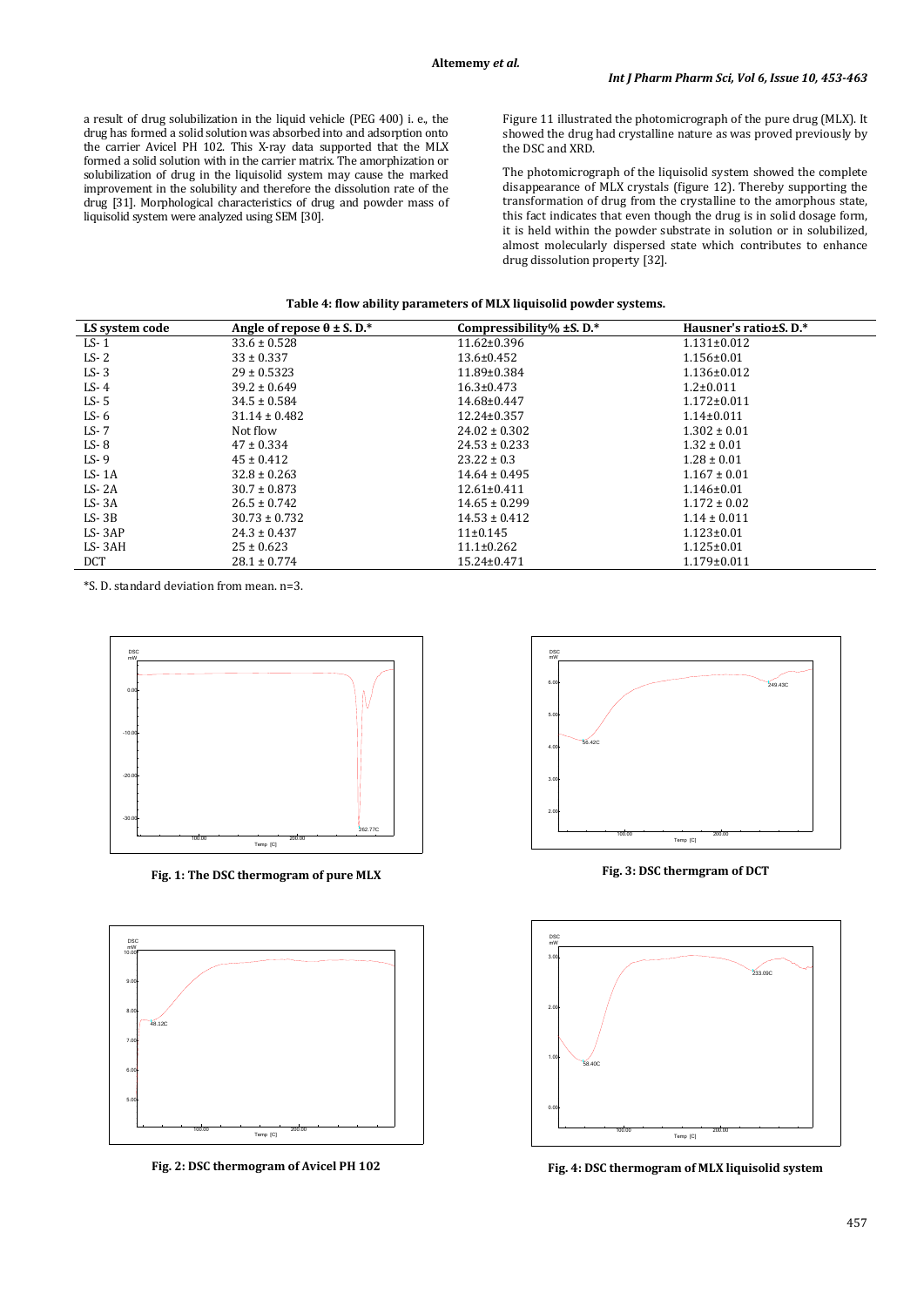

**Fig. 5: FTIR spectrum of pure MLX**



**Fig. 6: FTIR spectrum of DCT**



**Fig. 7: FTIR spectrum of MLX liquisolid system**



**Fig. 8: X-ray diffraction of pure MLX**



**Fig. 9: X-ray diffraction of Avicel PH 102**



**Fig. 10: X- ray diffraction of MLX liquisolid system.**



**Fig. 11: SEM of pure drug MLX**



**Fig. 12: SEM of liquisolid compact**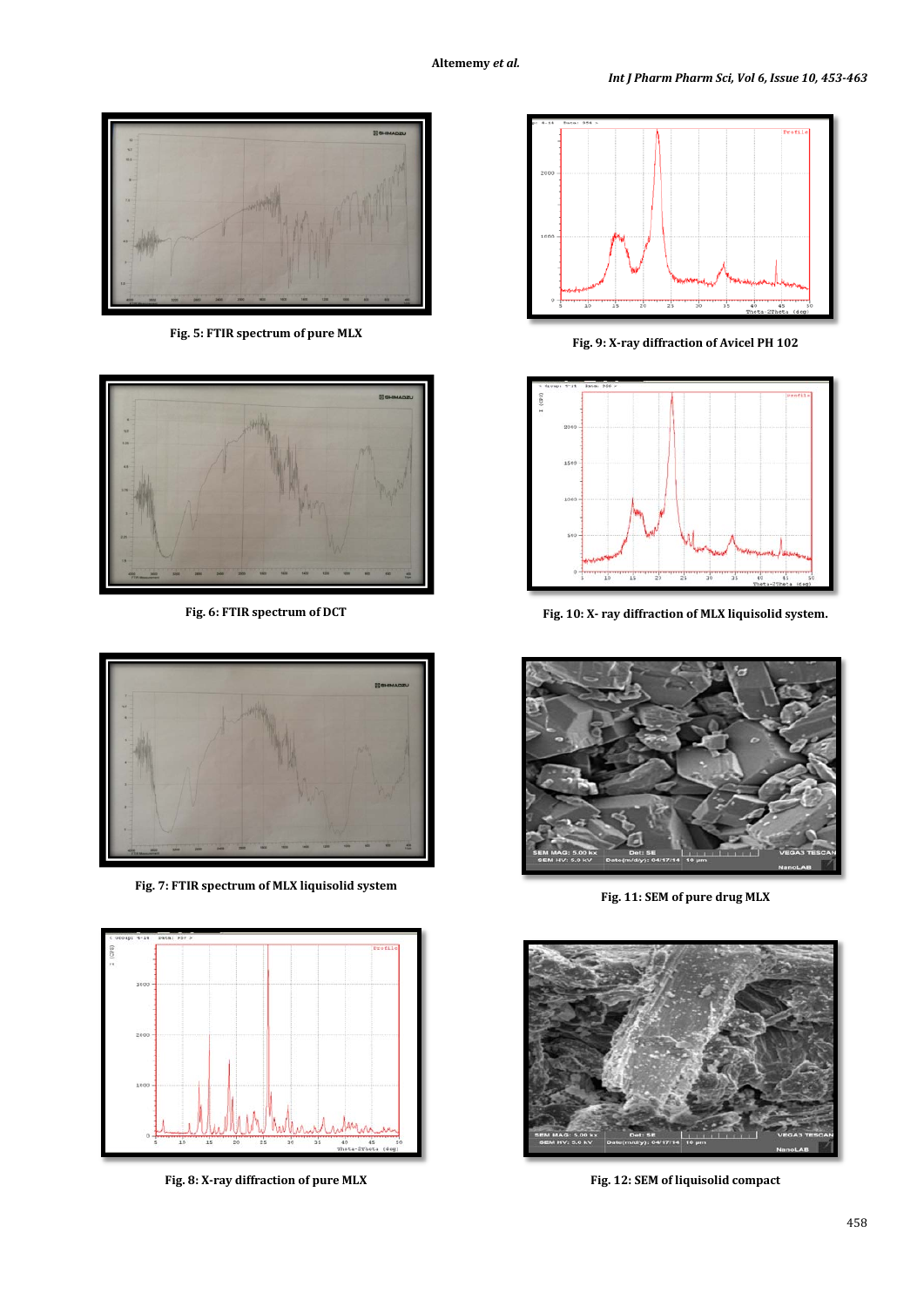### **Evaluation of meloxicam LiquisolidTablets**

# **Friability and hardness tests**

All MLX liquisolid tablets exhibited acceptable friability as none of the tested formula had percentage loss in tablets weights that exceed 1%, also, no tablet was cracked, split or broken in all formulas. Since all the prepared formulas met the standard friability criteria, they are expected to show acceptable toughness and withstand abrasion during handling, packaging and shipment [ 29].

In general, formulation should be directed at optimizing tablet hardness without applying excessive compression force, while at the same time assuring rapid tablet disintegration and drug dissolution. In other words, tablets should be sufficiently hard to resist breaking during normal handling and yet soft enough to disintegrate properly after swallowing [33]. The mean hardness of each liquisolid formulas was determined and is presented in table (5) proving that all the liquisolid tablet formula had acceptable hardness.

The compactness of tablets may be due to hydrogen bonding between Avicel PH 102 molecules [34]. Avicel PH 102 compressibility and compactness characteristics can be explained by the nature if crystalline cellulosic particles themselves which are held together by hydrogen bonds which when compressed, are deformed plastically and a strong compact is formed due to the extremely excessive number of surfaces brought into contact during the plastic deformation, and the strength of the hydrogen bonds are formed[10]. In addition, both PG and PEG 400 molecules contain two terminal hydroxyl groups, thus there is also a probability of forming hydrogen bonds with Avicel PH 102[35].

It was seen that as the amount of Avicel goes on increasing, hardness also increases. This low hardness could be attributed to the less amount of added Avicel and poor compressibility of Aerosil [36].

The disintegration time for the prepared MLX liquisolid tablets and capsule was shown in table (5). It was found that, the mean of the disintegration times for all investigated tablets were less than 2 minutes(except for LS-3B), which fulfill the pharmacopoeial requirement. Also the capsule prepared showed disintegration time between 25- 35 minutes. LS-3AP, LS-3AH and LS-1 showed short disintegration time (38, 43 and 52 second; respectively). whileLS-3B, LS-3 and LS-3A showed the slowest disintegration time that equal to 1500, 82 and 78 second; respectively. These results can be explained as increasing the amount of liquid used in formulas with short disintegration time and significantly increased wetting properties and surface area of the drug and increasing the availability of the drug to be easily disintegrated from its solution or suspension, and this subsequently; decrease the disintegration time of the tablets. Also high Avicel PH 102 content where Avicel PH 102 functions as a swell able disintegrant [37].

In addition, the highly hydrophilic characteristic of Avicel PH 102 could increase the wetting of MLX and this subsequently, lead the tablet to be disintegrated quickly and decreased the disintegration time of the tablets [38].

Moreover, the disintegration time for DCT was approximately less than 7 minutes, while for capsules prepared from liquisolid formulas (LS-3A, LS-3AP and LS-3AH) showed 30, 35 and 28 minutes; respectively.

Be sided, the use of superdisintegrant (sodium starch glycol at) accerlated the disintegration of the tablets by virtue of its ability to absorb a large amount of water when exposed to an aqueous environment[39].

From the table 5 of disintegration time showed SSG better disintegrant than crosspovidon.

|  |  |  |  |  | Table 5: Hardness, Friability and disintegration percentage of MLX liquisolid formulation |
|--|--|--|--|--|-------------------------------------------------------------------------------------------|
|--|--|--|--|--|-------------------------------------------------------------------------------------------|

| LS system cod | Hardness ( $Kg/cm^2$ ) $\pm$ S. D.* N=3 | % Friability (W/W) | Disintegration time (sec) Mean $\pm$ S. D. n=3 |
|---------------|-----------------------------------------|--------------------|------------------------------------------------|
| $LS-1$        | $6.39 \pm 0.22$                         | 0.23               | $52 \pm 4.23$                                  |
| $LS-2$        | $6.13 \pm 0.24$                         | 0.33               | $72 \pm 4.1$                                   |
| $LS-3$        | $5.93 \pm 0.54$                         | 0.42               | $82 \pm 3.12$                                  |
| $LS - 5$      | $5.57 \pm 0.33$                         | 0.46               | $73 \pm 4.47$                                  |
| $LS-6$        | $5.41 \pm 0.55$                         | 0.29               | $77 \pm 4.6$                                   |
| $LS-1A$       | $6.2 \pm 0.44$                          | 0.38               | $58 \pm 3.26$                                  |
| $LS-2A$       | $6.15 \pm 0.34$                         | 0.27               | $72 \pm 3.11$                                  |
| $LS - 3A$     | $6.10 \pm 0.31$                         | 0.38               | $78 \pm 3.42$                                  |
| $LS-3B$       | $6.27 \pm 0.37$                         | 0.44               | $1500 \pm 4.48$                                |
| $LS-3AP$      | $6.41 \pm 0.42$                         | 0.40               | $38 \pm 2.28$                                  |
| LS-3AH        | $6.28 \pm 0.43$                         | 0.35               | $43 \pm 3.58$                                  |
| LS-3A CAP     |                                         |                    | $1800 \pm 5.2$                                 |
| LS-3AP CAP    |                                         |                    | $2120 \pm 6.86$                                |
| LS-3AH CAP    |                                         |                    | $1680 \pm 7.09$                                |
| <b>DCT</b>    |                                         |                    | $385 \pm 6.86$                                 |

#### **Content uniformity**

The drug content of the prepared liquisolid tablets were found to be in the range of 92 -101 % which is due to acceptable uniformity of content of prepared liquisolid tablets.

## *In-vitro* **dissolution studies**

In-vitro drug release studies were performed in two different dissolution media (0.1N HCl pH 1.2 and phosphate buffer pH 6.8) for the prepared liquisolid formulas and were compared with that of DCT and marketed tablet.

The graphs showing drug release profile for all formulas were shown in the figures 13, 14, 15, 216 and 17.

The percent of MLX released from liquisolid compacts containing varying amounts of carrier and coating material (from LS-1 to LS-6) was found to vary from 30.38 % to 80.38 % in 0.1N HC1 (pH 1.2) and from 56.10 % to 81.16 % in phosphate buffer (pH 6.8) in the first 20 min (figures 13).

All the formulas of liquisolid compact prepared with PEG solvent showed better release than PG prepared liquisolid compact, due to fact that the solubility of MLX higher in PEG than PG as show in table (1), so the preparation of MLX liquisolid compact good with the PEG solvent.

The percent of MLX released from formula LS-3B is low corresponding to formula LS-3 which replaced the SSG with crosspovidon as superdisintegrant, this attributed to the disintegration time of formula LS-3B slower than LS-3, so the release slower than liquisolid formula LS-3,as show in figure 14.

The formulas LS-1A, LS-2A and LS-3A showed higher percent release of MLX in first 20 minutes corresponding to LS-1, LS-2 and LS-3, this attributed to coating effect which related to used the silica (Cab-Osil) instead of Aerosil, which indicate that silca is good coating material than Aerosil which facilitate the release drug fastely than Aerosil. Unless, these tow coating material have same surface area, as showed in figure 14.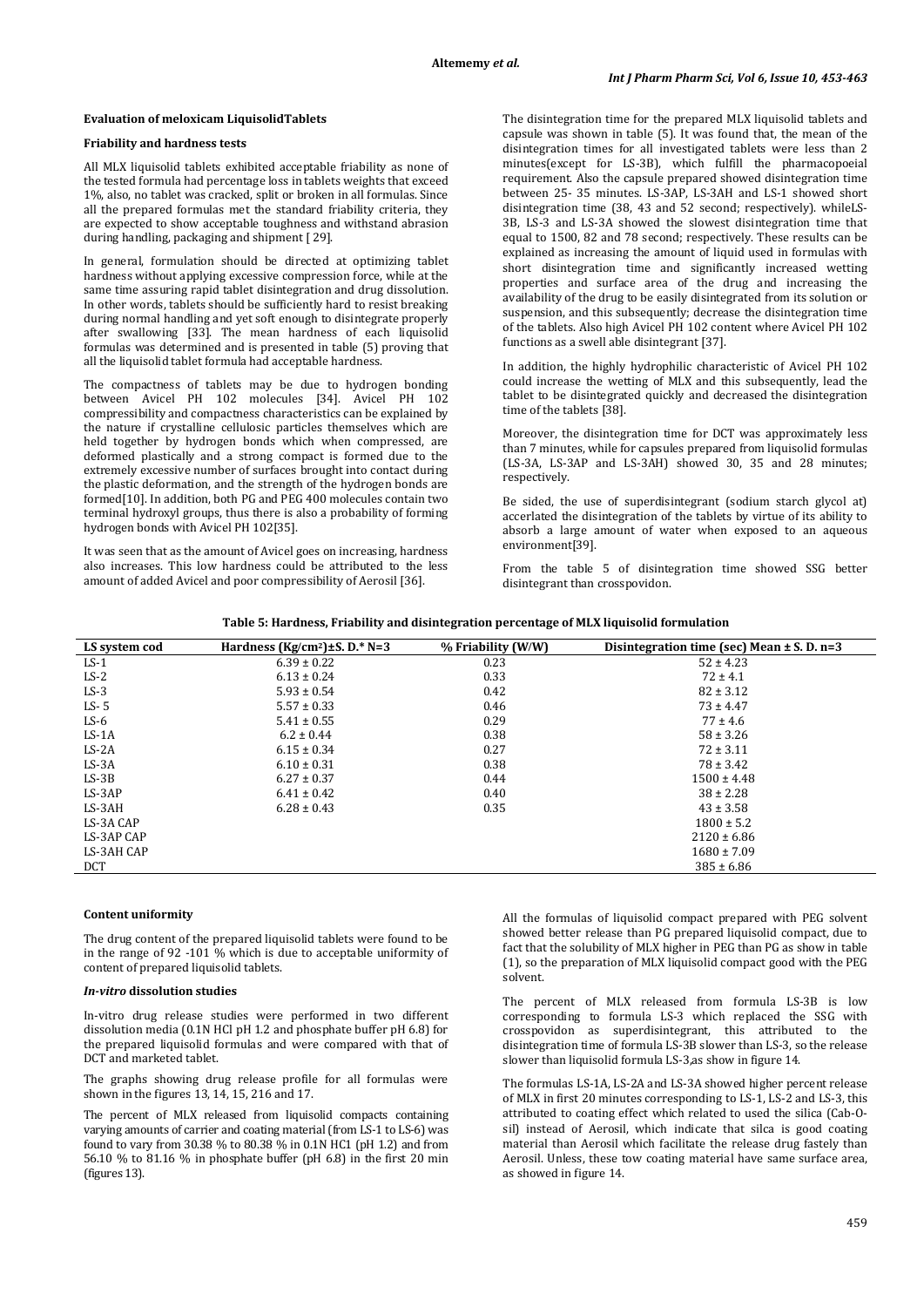The used of additives PVP and HPMC gave the formula release of drug higher than other formula in first 20 minutes. This showed in formulas LS-3AP and LS-3AH, this attributed to increase the loading efficiency of the drug through the carrier Avicel that related to used additives, as show in figure 15.

The comparism of selected formula LS-3A, LS-3AP and LS-3AH with corresponding same formulas but, encapsulated in shell capsule by dipping method showed that release profile of MLX from the liquisolid tablets was higher and faster than same formula in capsule form. This attributed to that disintegration time of tablet occur with seconds to few minutes than capsules which need more than 25 minutes to opening of shell of capsule and then release its content slowly until complete rupture of the shell and release its content to media, as show in figures 16, 17 and 18.

All the liquisolid batches derivative from LS-3 (LS-3, LS-3A, LS-3AP and LS-3AH) showed higher drug release profile than the DCT and the marketed tablet. The enhanced dissolution rates of liquisolid compacts compared to DCT and marketed tablet may be attributed to the fact that the drug is already in solution in PEG, while at the same time it is carried by the powder particles (microcrystalline cellulose and silica)[8].

In essence, after disintegration, the liquisolid primary particles suspended in the dissolving medium contain the drug in a molecularly dispersed state, whereas the directly compressed compacts are merely exposed micronized drug particles. Therefore, in the case of liquisolid compacts, the surface area of drug available for dissolution is much greater than that of the directly compressed compacts [40], as show in figure 15.

According to Noyes and Whitney [41], the drug dissolution rate (Dr ) is directly proportional not only to the concentration gradient (Cs-C) of the drug, but also to its surface area (S) available for dissolution (e q 4). Moreover, since all dissolution tests for MLX preparations were carried out at a constant rotational paddle speed (50rpm/min) and identical dissolving media, it is assumed that the thickness (h) of the diffusion layer and the diffusion coefficient (D) of the drug molecules transported through it remain almost identical under each set of dissolution conditions. Therefore, the significantly increased effective surface area of the molecularly dispersed MLX in the liquisolid compacts may be principally responsible for their observed higher dissolution rates [29].

Thus, its release is accelerated due to its markedly increased wet ability and surface area available to the dissolution medium. The wet ability of the compacts by the dissolution media is one of the proposed mechanisms for explaining the enhanced dissolution rate from the liquisolid compacts [42].

The consistent and higher dissolution rate displayed by liquisolid compacts will improve the absorption of drug from the GIT[43].

 $D_r = \{ D \times S \times (C_s - C) \} / \hbox{h} e q (4)$ 

Where,

 $D<sub>r</sub>$  = Rate of dissolution.

S = Surface area available for dissolution.

D = Diffusion coefficient of the compound.

Cs = Concentration of the drug in the diffusion layer.

C = Concentration of drug in the dissolution medium at time t.

h = Thickness of the diffusion boundary layer adjacent to the surface of the dissolving compound[44].

From drug release profiles, it was found that the formula LS-3 (higher drug concentration in PEG) showed the highest drug release when compared to the formulas LS-1, LS-2, LS-5 and LS-6, while the formula LS-5 (lower drug concentration in PG) had lowest release profile among these above liquisolid formulas.

Also, when replaced the Aerosil 200 coating material with Silica give higher result in release profile as showed in formulas LS-1A, LS-2A

and LS-3A. The release of LS-3B formula showed lower than corresponding LS-3 due to disintegration time of superdisintegrant.

Beside, it can be concluded from figure 15 that the percentage drug release is increase with used of additives PVP K-25 and HPMC as show in formulas LS-3AP and LS-3AH.

In figure (15), the optimized formulation (LS-3A, LS-3AP and LS-3AH) was compared with marketed tablet and DCT. The results showed that there was no significant different  $(P > 0.05)$  between the release profile of these formulas with both DCT and marketed tablet in both dissolution media.

The percentage drug release (MLX) in  $20<sup>th</sup>$ min from DCT and marketed tablets were: 53.14 % and 61.64 %, respectively in 0.1 N HCl (pH 1.2);77.89 % and 75.98 %, respectively in phosphate buffer ( $pH$  6.8). while the percentage drug release of MLX in  $20<sup>th</sup>$  min. from LS-3, LS-3A, LS-3AP and LS-3AH showed 80.28, 84.95, 90.96 and 94.58 %, respectively in 0.1 N HCl (pH1.2); and 81.16, 89.92, 92.01 and 94.82 %, respectively in phosphate buffer (pH 6.8) (figures 13, 14 and 15). This is because, in the case of liquisolid tablets, the surface of drug available for dissolution is related to its specific molecular surface which by any means, is much greater than that of MLX particles delivered by the plain or directly compressed tablets. Significantly increased effective surface of the molecularly dispersed MLX in the liquisolid tablets may be chiefly responsible for their observed higher and consistent drug dissolution rates[33].

Variables Affecting the Dissolution Rate of meloxicam Liquisolid Tablets

## **The effect of liquid vehicle type**

As shown in table (1),MLX has a higher solubility in PEG 400 compared to PG; therefore, the liquisolid tablets formulated with PEG 400 (LS-3 or its derivatives) should have a better dissolution rate than those formulated with PG (LS-5 and LS-6)[32,45,46]. Its clearly shown in figure (134) that first 20 min., MLX dissolution from LS-3, LS-5 and LS-6 in SGF was 80.28, 34.70 and 39.87 %, respectively. Similar sequence was shown in SIF, meaning that liquisolid tablets which are formulated with PEG 400 show higher dissolution rates than those formulated with PG. In essence, the drug may be in a partly dissolved state in the liquid medications of LS-5 and LS-6 compact. On the other hand, the drug is completely in solution in the LS-3 compact, thereby presenting improved dissolution properties.



**Fig. 13: Dissolution profile of liquisolid compact (LS-1, LS-2, LS-3, LS-5 and LS-6 in A: 0.1N HCl (pH1.2), and B: phosphate buffer (pH 6.8) at 37 ͦC.**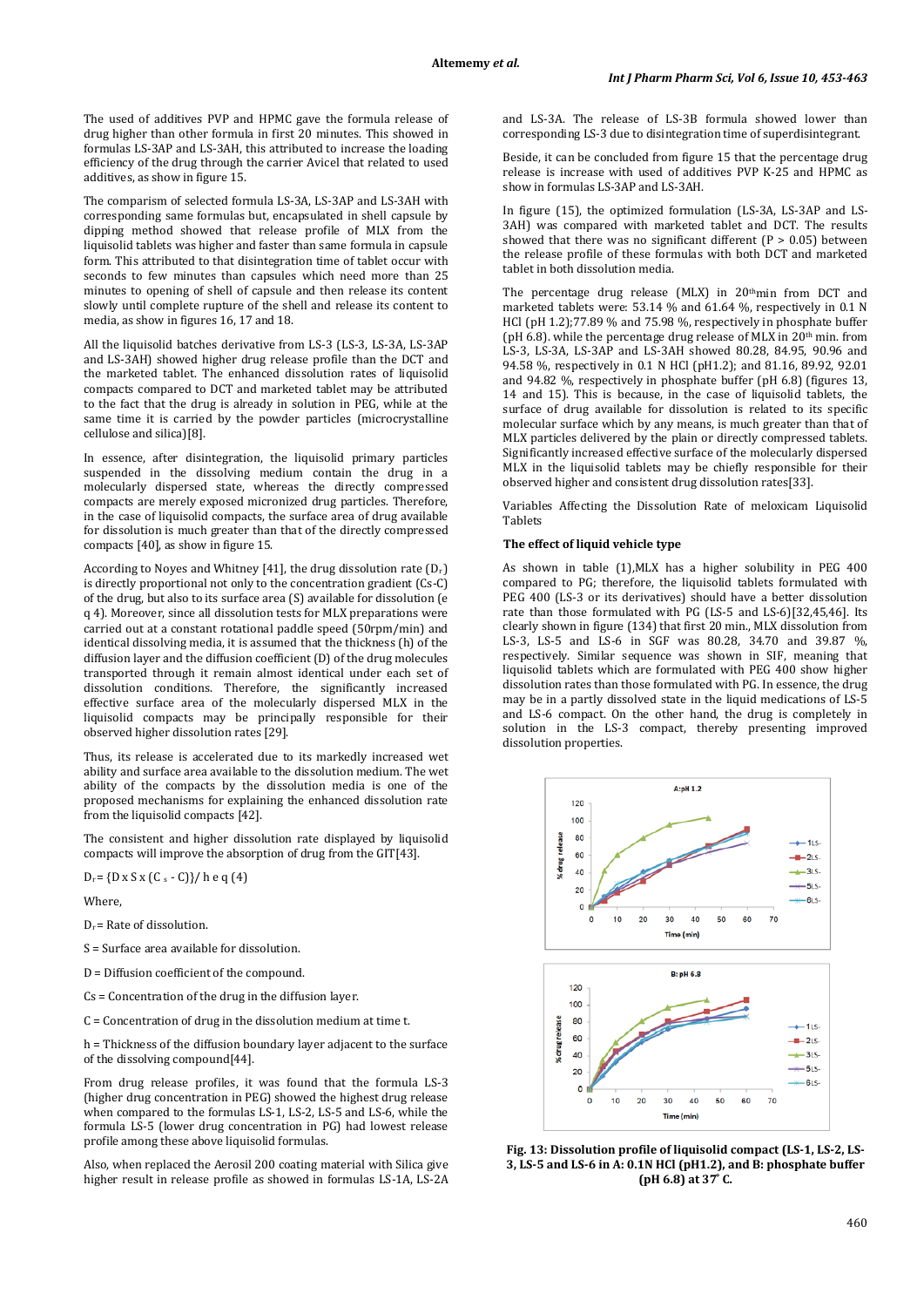

**Fig. 14: The percentage release of MLX liquisolid compacts (LS-1A, LS-2A, LS-3A and LS-3B) in A: 0.1 N HCl (pH 1.2), and B: phosphate buffer (pH 6.8) at**  $37^\circ$  **C.** 

## **The effect of liquid vehicle concentration**

The concentration of drug in liquid medication is an important aspect in the formulation of liquidsolid compacts. As it was showed in figure 13, the increase in drug concentration in liquid medication, increase drug release rate [47].

Thus, formulation with highest drug concentration in PEG 400 (LS-3) showed higher drug release than lowest drug concentration (LS-1 and LS-2) 80.28, 41.07 and 30.38 %,respectively in first 20 min in SGF pH 1.2. Also, the formula LS-6 which has high drug concentration in PG than LS-5, showed high drug release than lowest drug concentration LS-5 by 39.87 and 34.70 %, respectively in first 20 min in SGF pH 1.2, and these two formula in PG showed lowest drug release than formulas with PEG 400.

LS-3, the liquisolid formula of highest drug concentration in PEG 400 (30 % w/w), showed the highest dissolution rate among all other liquisolid compact. This because as increase of drug concentration lead to decrease amount of non volatile solvent used in formula[48]. PEG 400 facilitated wetting of drug particles by decreasing interfacial tension between dissolution medium and tablet surface [49].

# Effect of dissolution media (pH):

Comparing the dissolution of MLX in SGF and SIF dissolution media, it was found that the drug exhibited higher dissolution rate in SIF as a dissolution medium compared to that in SGF as show in figure 13, 14 and 15. This can be explained on the basis that MLX is a weak acid (pKa =1.1) which displays pH-dependent solubility and dissolution. The weak acids react with bases in SIF and then exist as ions that are ordinarily soluble in water. In the other words, the concentration of the drug is high when the drug is mostly ionized. Therefore, its dissolution rate increased markedly with increasing the pH [50].

### **The effect of additives on dissolution profile:**

figure (15) show the effect of additive materials that added to liquisolid formula as PVP K25 and HPMC E5 this comparism with selected formula to show release profile of MLX, the high release of formula LS-3AP and LS-3AH compared to LS-3 showed no significant difference ( $P > 0.05$ ), due to increase loading capacity of carrier to MLX under effect of these additives and give high release than original formula.

### **The effect of encapsulation process on dissolution profile:**

The in-vitro dissolution profiles of MLX (figures 16, 17 and 18) showed that there was significant differences ( $P < 0.05$ ) between release rate

of selected formulas (LS-3A, LS-3AP and LS-3AH) and its capsule formulated of the same formula in SGF dissolution media pH 1.2. Figure (16) show the delay release of MLX from capsule first 25 minutes in comparison with same formula liquisolid tablet which give rapid release action. This due to the release from the capsule dosage form need to dissolve or lyses of the shell of capsule firstly then release it content to media, and this need time to take place which refer to disintegration time, as showed in table (5) need more than 25 min to completely release it content. While, the liquisolid tablets give the release with the rapidly, due to disintegration time of tablets.



**Fig. 15: Dissolution profile of liquisolid compact (LS-3AP and LS-3AH), DCT and marketed tablet in A: 0.1 N HCl (pH 1.2), and B: phosphate buffer (pH 6.8) at 37 ͦC.**



**Fig. 16: Comparison of the percentage release of MLX liquisolid compact (LS-3A) with same formula in encapsulation form in 0.1 N HCl pH 1.2.**



**Fig. 17: Comparison of the percentage release of MLX liquisolid compact (LS-3AP) with same formula in encapsulation form in 0.1 N HCl pH 1.2.**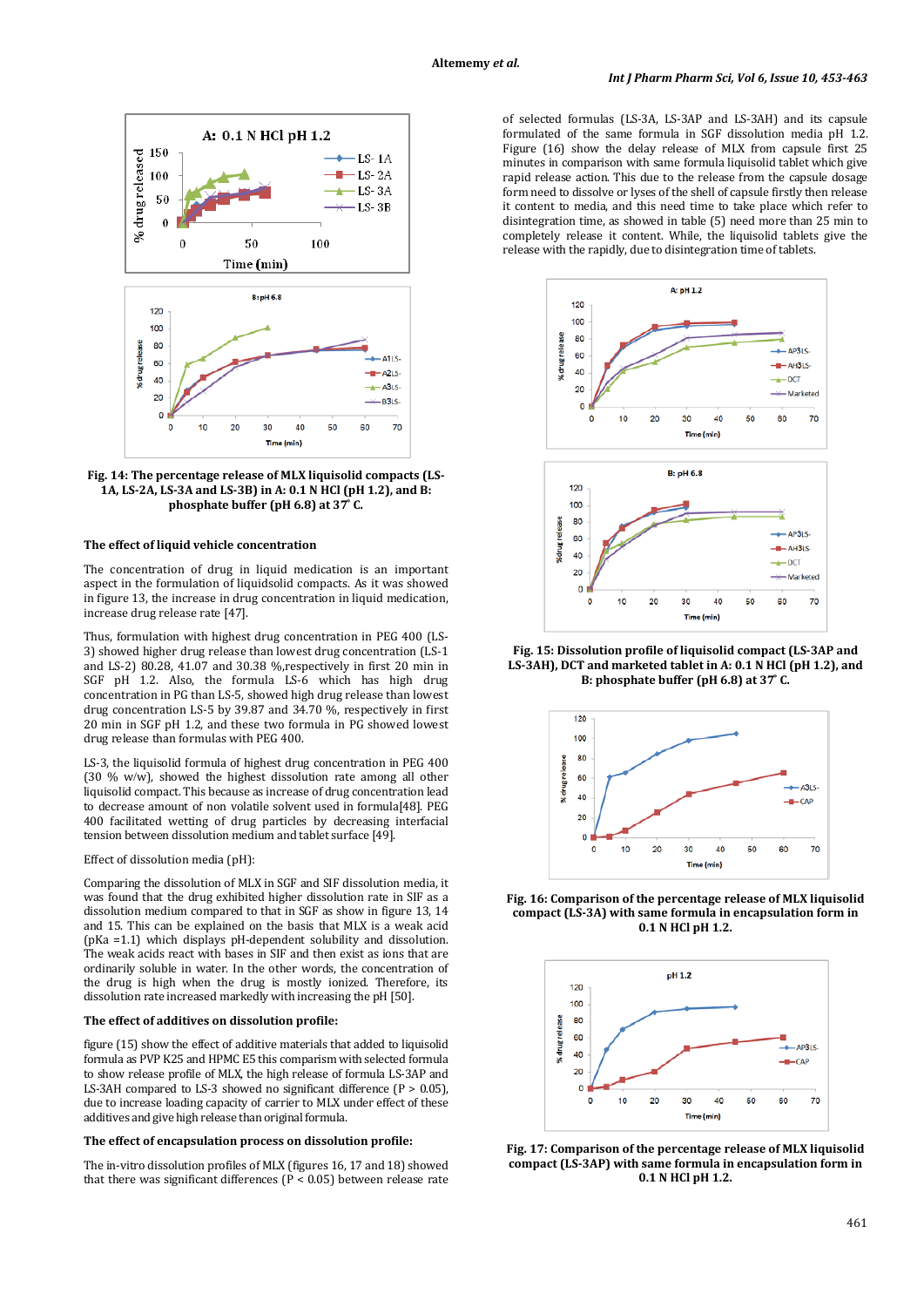### **Selection of the best formula**

The liquisolid tablet formulated with the PEG 400 at drug concentration of 30 % w/w (30 % drug and 70 % PEG 400) with excipient ratio  $(R)$  =25 is the best formula  $(LS-3)$  among all the batches of liquisolid tablets; in term of good flow properties, rapid disintegration, superior dissolution behaviors and acceptable tablet properties. While, the replacement of Aerosil 200 coating material with Silica (cab-O-sil) improved these properties as showed in formula LS-3A. Whereas, the addition of PVP K 25 as in LS-3AP or HPMC E5 as in LS-3AH lead to further improvement in properties and dissolution.



**Fig. 18: Comparison of the percentage release of MLX liquisolid compact (LS-3AH) with same formula in encapsulation form in 0.1 N HCl pH 1.2.**

So, the selected formula is LS-3 and its derivatives (LS-3A, LS-3AP and LS-3AH).

LS-3 (having the highest concentration in PEG 400 and R 25) and its derivatives showed higher drug release than reference preparation equivalent to 15 mg of MLX (mobic 15 mg Boehringer®) in both dissolution media as was shown in figure (15).

One-way ANOVA was used to verify the differences between the mean dissolution rates obtained for the selected liquisolid formula (LS-3 and its derivatives), DCT and marketed tablet. It is clear that, according to ANOVA, there were no significant differences (P> 0.05) between the mean dissolution rates obtained for selected LS formula with both DCT and mobic® 15 mg tablets in different dissolution media.

## **CONCLUSION**

The liquisolid compacts technique can be a promising alternative for the formulation of water insoluble drugs, such as meloxicam into rapid release tablets. The higher dissolution rates displayed by liquisolid compacts may also imply enhanced oral bioavailability due to the increased wetting properties and solubility of drug in the liquid vehicles. it has been shown that the solubility of the drug in the liquid medication of the liquisolid compacts is directly proportion to their meloxicam dissolution rates.

# **CONFLICT OF INTERESTS**

Declared None

### **REFERENCES**

- 1. Kapsi SG, Ayres. JW-Processing factors in development of solid solution formulation of itraconazole for enhancement of drug dissolution and bioavailability. Int J Pharm 2001;229:193— 203.
- 2. Venkat B Yadav, Adhikrao V Yadav. Enhancement of solubility and dissolution rate of BCS class ii pharmaceuticals by nonaqueous granulation technique. IJPRD 2010;1:1-12.
- 3. DM Brahmankar, Sunil B Jaiswal. Methods for enhancement of bioavaibility Biopharmaceutics and pharmacokinetics Vallabh Prakhasan Delhi; 297-301.
- 4. Spireas S, Bolton M, Liquisolid systems and methods of preparing same. US Patent 1999;5:968, 550.
- 5. Spireas S. Liquisolid systems and methods of preparing same u s patent 2002;6:423, 339.
- 6. Baby DA, Saroj S, Sabitha M. Mechanisam of solubility of liquisolid formulation in nonvolatile solvent: a review. Int J Pharm Sci 2012;4 suppl 3:710-15.
- 7. Vittal G, Deveswaran R, Bharath S, Basavaraj BV, Madhavan V. Formulation and characterization of ketoprofen liquisolid compacts by Box-Behnken design. Int J Pharm Investigation 2012;2(3):150-6.
- 8. Shivhare Umesh D, Pardhni Dinesh M. Effect of non-volatile solvent on dissolution profile of carvedilol liquisolid compact. Res J Pharm Technol 2011;4(4):537-44.
- 9. Abdou M. In: HM Abdou (Ed.). Dissolution, bioavailability and bioequivalence. Easton, Mack Pub Co, PA; 1989. p. 53-72.
- 10. Fahmy RH, Kassem MA, Enhancement of famotidine dissolution rate through liquisolid tablet formulation: *In Vitro* and *in vivo* evaluation. Eur J Pharm Biopharm 2008;69(3):993-1003.
- 11. Qureshi S. Tablet testing in encyclopedia of pharmaceutical technology.<sup>3rd</sup> ed, Informa Healthcare USA, Inc 2007;3:3707-16.
- 12. Nicholas G. Sustained released dosage forms in Lachman L, Lieberman H and Kanig J, The Theory and practice of industrial pharmacy.3*<sup>P</sup>* rd*<sup>P</sup>* ed Lea & Febiger; 1986. p. 430-56.
- 13. Pratlkkumar A Patel, Vandana B Patravale. Commercial telmisartan tablets: acomparative evaluation with innovator brand micardis. Int J Pharm Sci Res 2010;1(8):282-92.
- 14. Javadzadeh Y, Asnaashari S, Nokhodchi A. Liquisolid technique as a tool for enhancement of poorly water soluble drugs and evaluation of their physicochemical properties. Acta Pharm Sin B 2007;57(1):99-109.
- 15. El-Gizawy SA. Effect of formulation additives in the dissolution of meloxicam from liquisolid tablets. Egypt J Biomed Sci 2007;25:143-58.
- 16. Liberman HA, Ringer MM, Banker GS. Pharmaceutical Dosage Form: Disperse system, 2<sup>nd</sup>edn, Marcel Dekker Inc, New York; 2005;1:216-8.
- 17. Rajendarn A, Basu K. Crystal modification of dipyridamole using different solvents and crystallization conditions. Int J Pharm 2006;321:27–34.
- 18. Sathesh PR, Sathya CV, Juturu Thimmasetty. Solubility of meloxicam in mixed solvent systems. Ethiop Pharm J 2007;25:23-8.
- 19. Rowe C, Sheskey J, Weller J. Handbook of Pharmaceutical Excipients. Fourth ed, Amer. Pharma Asso, Chicago; 2003. p. 108–11, 161–4, 355–61, 407–66.
- 20. Fahim JS, Sachin LT, Umesh BK. Design and development of liquisolid compact of candesartan cilexetil to enhance dissolution. J Pharm Res 2013;7:381-8.
- 21. Hassan MA, El-Saghir HM. Enhancement of dissolution and the anti-inflammatory effect of nimesulide using liquisolid compact for oral application. Bull Pharm Sci 2011;34(1):1-8.
- 22. Chuahan Pankaj V, Patel Hiren K, Bhavana A Patel, Kunal N Patel, Poras A Patel. Liquisolid technique for enhancement of dissolution rate of ibuprofen. Int J Pharm Res Sci 2012;1(2):268-80.
- 23. Gubbi S, Jarag R. Formulation and characterization of calcium liquisolid compacts. Asian J Pharm Sci 2010; 5(2):50-60.
- 24. Saleem MA, Sumanii Bala. Formulation and evaluation of meloxicam solid dispersion incorporated topical gel. Int J Pharm Biosci 2010;1:3.
- Sayyad FJ, Tulsankar SL, Kolap UB. Design and development of liquisolid compact of candesartan cilexetil to enhance dissolution. J Pharm Res 2013;7(5):381-8.
- 26. McCauley JA, Brittain HG. Thermal methods of analysis, in: HG Brittain (ed.), Physical characterization of pharmaceutical solids. Drugs Pharm Sci 1995;70:223-50.
- 27. Mura P, Faucci MT, Parrini PL. Effect of grinding with microcrystalline cellulose and cyclodextrins on the ketoprofen<br>physicochemical properties. Drug Dev Ind Pharm Drug Dev 2001;27(2):119-28.
- 28. Bhaumik B patel. Formulation and evaluation of liquisolid compact. An overview. Der pharm let; 2011.